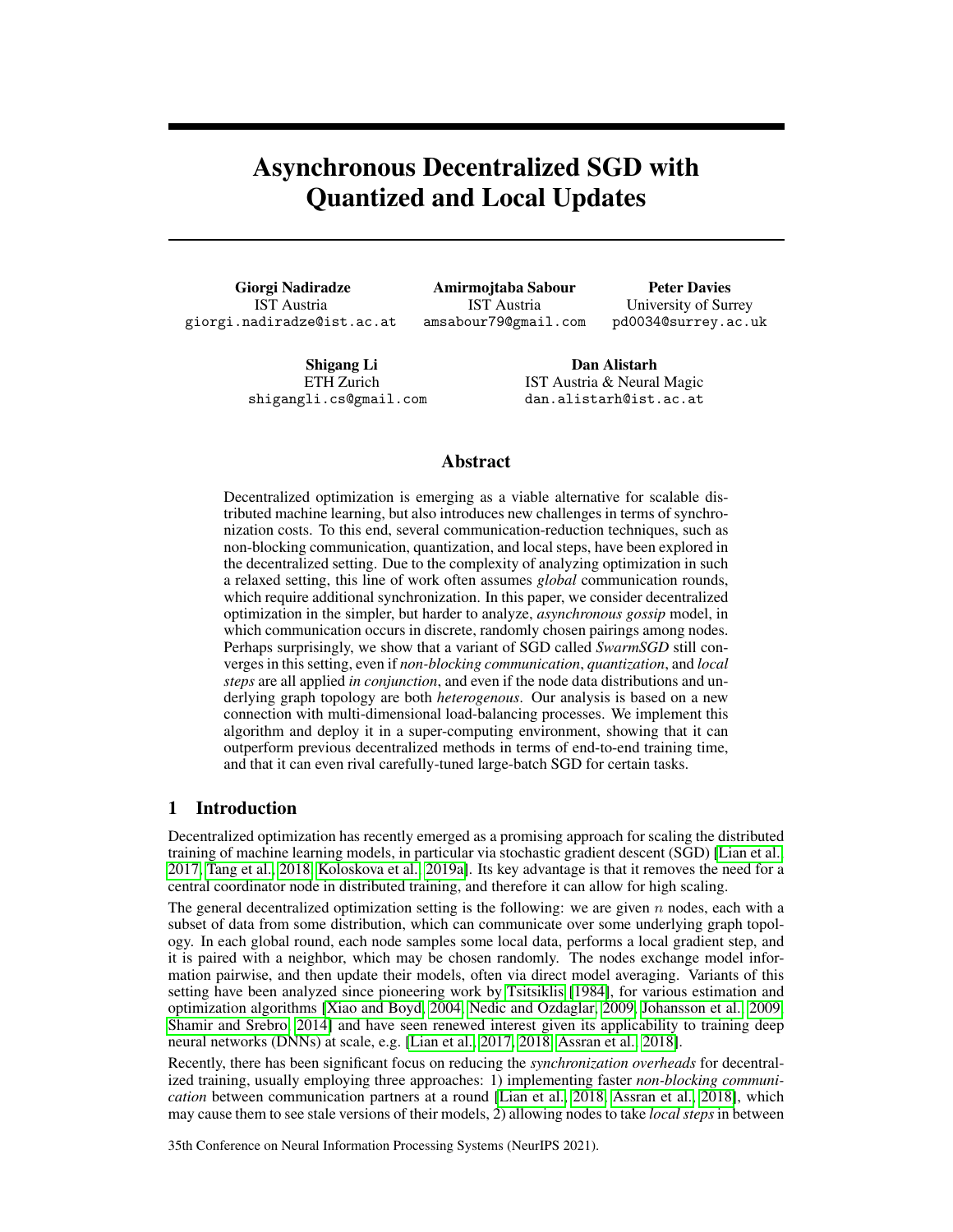their communication rounds [\[Wang and Joshi, 2018,](#page-10-10) [Koloskova et al., 2020\]](#page-10-11), and 3) applying *quantization* to the communication [\[Lu and De Sa, 2020,](#page-10-12) [Tang et al., 2018,](#page-10-1) [Koloskova et al., 2019a](#page-10-2)[,b\]](#page-10-13).

The above impressive line of work contributes a rich set of algorithmic and analytic ideas; however, one common limitation is that the algorithms are usually set in the *synchronous gossip* model, which requires all nodes to perform their communication in lock-step rounds, and share a common notion of time, thus reducing their practicality. To mitigate this fact, some references, e.g. [\[Lian et al.,](#page-10-8) [2018,](#page-10-8) [Assran et al., 2018,](#page-10-9) [Lu and De Sa, 2020\]](#page-10-12) partially relax this requirement, although they do so at the cost of additional assumptions, or reduced guarantees, as we discuss in related work. Another relative limitation is that the analyses are usually customized to the bespoke communication-reduced methods being applied, and therefore are hard to generalize to other methods.

Our Contribution. In this paper, we consider decentralized SGD-based optimization in the simpler, but harder to analyze, *asynchronous gossip* model [\[Xiao and Boyd, 2004\]](#page-10-4), in which communication occurs in discrete, randomly chosen pairings among nodes, and does not require a common notion of time. We prove that a new variant of SGD we call *SwarmSGD* converges in this setting, even though it supports all three communication-reduction approaches mentioned above *in conjunction*. Our analysis generalizes to heterogeneous data distributions and communication topologies.

At a high level, SwarmSGD works as follows. Each node i maintains a local model estimate  $X_i$ based on which gradients are generated, and a shared buffer where quantized models are stored for communication with other nodes. In each step, node  $i$  first computes a sequence of  $H$  local gradient steps, which it does not yet apply. Next, the node chooses communication partner  $j$ , uniformly at random among its neighbors. Then, node  $i$  reads from its own communication buffer and from the communication buffer of j, obtaining quantized models  $Q_i$  and  $Q_j$ . A subtlety here is that  $Q_i$  is not necessarily the quantized version of the model  $X_i$ , since other nodes can write concurrently to i's buffer. The node i then averages  $Q_i$  with  $Q_j$ , and updates the neighbor's remote buffer to the quantized average. Finally, it applies its local gradient steps to the resulting average, adopts this as its next model  $X_i$ , and a writes quantized version of it in its own shared buffer. This procedure can be implemented in a deadlock-free, non-blocking manner, by using either shared-memory or the remote direct-memory access (RDMA) calls supported by MPI [\[Woodall et al., 2006\]](#page-10-14). Importantly, the communication partner  $j$  does not need to block its computation during communication, and may be contacted by more than one interaction partner during a single local step, although we do assume that individual reads and writes are performed atomically.

A key component of this procedure is the *quantization scheme*: directly using an unbiased quantizer, e.g. [\[Alistarh et al., 2017\]](#page-10-15) would destroy convergence guarantees, as the quantization error would be proportional to the model norm, which may not be bounded. Instead, we use a customized variant of the quantization scheme of [Davies et al.](#page-11-0) [\[2021\]](#page-11-0), whose error depends on the distance between the *point being quantized* (the model), and an arbitrary *reference point*, provided as a parameter. We prove that each node can reliably use *its own model* as a *reference point* to quantize and de-quantize messages placed in its buffer by other nodes. In turn, this requires care in the analysis.

Specifically, the key observation behind our analysis is exactly in showing that the nodes' local models stay well-enough concentrated around their mean throughout optimization to allow for correct decoding of quantized models, which in turn implies joint convergence by the nodes towards a point of vanishing gradient. This concentration follows via a non-trivial super-martingale argument. If nodes take a constant number of local SGD steps between communication steps, then SwarmSGD nodes take a constant number of local SGD steps between communication steps, then SwarmSGD<br>has  $\Theta(\sqrt{n})$  speedup to convergence for non2-convex objectives. This matches results from previous work which considered decentralized dynamics but with global synchronization [\[Lian et al., 2017\]](#page-10-0).

Experimental Validation. We apply SwarmSGD to train deep neural networks on image classification and machine translation (NMT) tasks, deployed on the Piz Daint supercomputer [\[Piz, 2019\]](#page-11-1). Experiments confirm the intuition that the average synchronization cost of SwarmSGD per iteration is low: it stays at less than 10% of the batch computation time, and remains constant as we increase the number of nodes. For example, using SwarmSGD, we are able to train a Transformer-XL [\[Vaswani et al., 2017\]](#page-11-2) model on WMT17 (En-Ge)  $1.5\times$  faster than a highly-optimized largebatch SGD baseline, and to *slightly higher accuracy*, without additional hyper-parameter tuning. At the same time, due to the reduced communication frequency, Swarm also improves upon the speed of the previous practical decentralized methods, e.g. [\[Lian et al., 2017,](#page-10-0) [2018,](#page-10-8) [Assran et al., 2018\]](#page-10-9). Importantly, we also note that, in less overparametrized settings such as training residual CNNs [\[He](#page-11-3) [et al., 2016\]](#page-11-3) on ImageNet [\[Russakovsky et al., 2015\]](#page-11-4), nodes do need to perform more iterations over the dataset relative to the baseline in order to recover full accuracy. This is predicted by the analysis, and confirms similar findings in previous work [\[Assran et al., 2018\]](#page-10-9). Overall, our method does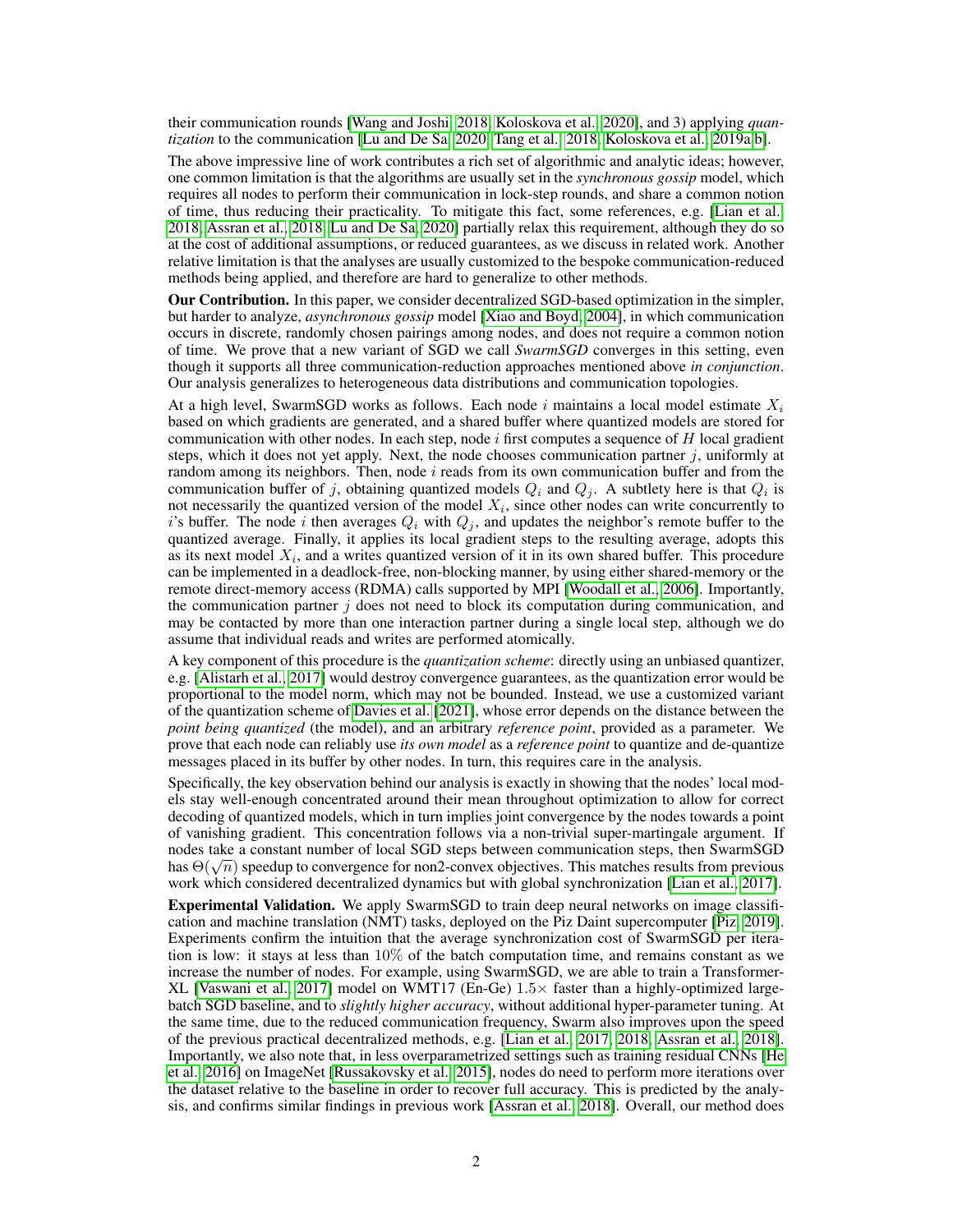appear well-suited to training large modern models at node counts where global synchronization among all nodes is prohibitively expensive.

Related Work. Decentralized optimization has a long history [\[Tsitsiklis, 1984\]](#page-10-3), and is related to the study of gossip algorithms, e.g. [\[Kempe et al., 2003,](#page-11-5) [Xiao and Boyd, 2004,](#page-10-4) [Boyd et al., 2006\]](#page-11-6). Gossip is usually studied in one of two models [\[Boyd et al., 2006\]](#page-11-6): *synchronous*, structured in global rounds, where each node interacts with a randomly chosen neighbor, forming a matching, and *asynchronous*, where each node wakes up at random times, e.g. given by a Poisson clock, and picks a random neighbor to interact with. Several classic optimization algorithms have been analyzed in the *asynchronous gossip model* [\[Nedic and Ozdaglar, 2009,](#page-10-5) [Johansson et al., 2009,](#page-10-6) [Shamir and](#page-10-7) [Srebro, 2014\]](#page-10-7). In this paper, we focus on analyzing decentralized SGD in this model.

As mentioned, the growing line of work on decentralized optimization for machine learning has mostly focused on variants of the *synchronous* gossip model. Specifically, [Lian et al.](#page-10-0) [\[2017\]](#page-10-0) considered this setting in the context of DNN training, while and [Tang et al.](#page-10-1) [\[2018\]](#page-10-1) and [Koloskova](#page-10-13) [et al.](#page-10-13) [\[2019b\]](#page-10-13) also analyzed decentralized optimization with quantization in the *synchronous* model. [Wang and Joshi](#page-10-10) [\[2018\]](#page-10-10) and [Koloskova et al.](#page-10-11) [\[2020\]](#page-10-11) provided analysis frameworks for synchronous decentralized SGD with local updates, and possibly changing topologies.

[Lian et al.](#page-10-8) [\[2018\]](#page-10-8) and [Assran et al.](#page-10-9) [\[2018\]](#page-10-9) focused specifically on reducing *synchronization* costs in this setting, and proposed algorithms with *partially non-blocking communication*, in which nodes may read a *stale* version of the interaction partner's information, modelling e.g. a communication buffer. However, the maximum staleness must be bounded by a global variable  $\tau$ , which must be enforced throughout the execution. As observed by [Assran et al.](#page-10-9) [\[2018\]](#page-10-9), enforcing this bound can cause *blocking*, and therefore the authors of these works propose to implement a relaxed roundbased model, in which nodes interact once per round in perfect matchings. Their algorithms provide √  $O(1/\sqrt{T}n)$  convergence rates, under analytical assumptions.

Upon careful examination, we find that their analysis approach can be extended to the asynchronous gossip model we consider, by defining the "contact matrices" to correspond to pairwise interactions. However, this introduces two significant limitations. First, the analysis will not support *local gradient updates to models* nor *quantized communication*. If we remove these practical relaxations, our technique yields better bounds, as our potential analysis is specifically-tailored to this dynamic interaction model. Second, as we detail in the Appendix, some of their technical conditions imply existence of global synchronization. For [Assran et al.](#page-10-9) [\[2018\]](#page-10-9), as we detail in the Appendix, their analysis would not guarantee any non-trivial speedup due to parallelization in the asynchronous gossip model. We describe these issues in detail and present a systematic comparison in Appendix [A.](#page--1-0)

[Lu and De Sa](#page-10-12) [\[2020\]](#page-10-12) provided a novel approach to analyze decentralized SGD with quantization and *limited asynchrony*: specifically, their algorithm requires *blocking* communication, i.e. nodes have to synchronize explicitly during interactions, but may see old versions of eachothers' models. More precisely, during each interaction, both parties are responsible for updating their local models, meaning that once node is woken up (we call it initiator node) and chooses interaction partner it has to block until the partner is woken up as well. In our case, initiator can update both its local model and the local model of its partner and proceed to the next step without blocking. [Koloskova](#page-10-2) [et al.](#page-10-2) [\[2019a\]](#page-10-2) use a similar update rule in the synchronous model. [Zhang and You](#page-11-7) [\[2021\]](#page-11-7) recently proposed a decentralized algorithm which is fully-asynchronous as long as node activation rates and message delays are bounded. As noted earlier, bounding activation rates does imply blocking; however, tolerating (bounded) message delays does improve over our approach of updating models using atomic writes. The setting further differs in that they assume that nodes compute full (nonstochastic) gradients, as well as that the loss function satisfies the PL condition.

In sum, we are the first to explicitly consider the *asynchronous gossip model*, and the impact of local updates, asynchrony, and quantization used *in conjunction* together with decentralized SGD. Our technique is new, relies on a fine-grained analysis of individual interactions, and can yield improved bounds even in the case where  $H = 1$ . Further, our algorithm is the first to allow for both communication-compression and non-blocking communication. From the implementation perspective, the performance of our algorithm matches or improves that of previous methods, notably D-PSGD [\[Lian et al., 2017\]](#page-10-0), AD-PSGD [\[Lian et al., 2018\]](#page-10-8) and SGP [\[Assran et al., 2018\]](#page-10-9).

# 2 Preliminaries

**The Distributed System Model.** We consider a model which consists of  $n \geq 2$  nodes, each of which is able to perform local computation. We assume that communication network of nodes is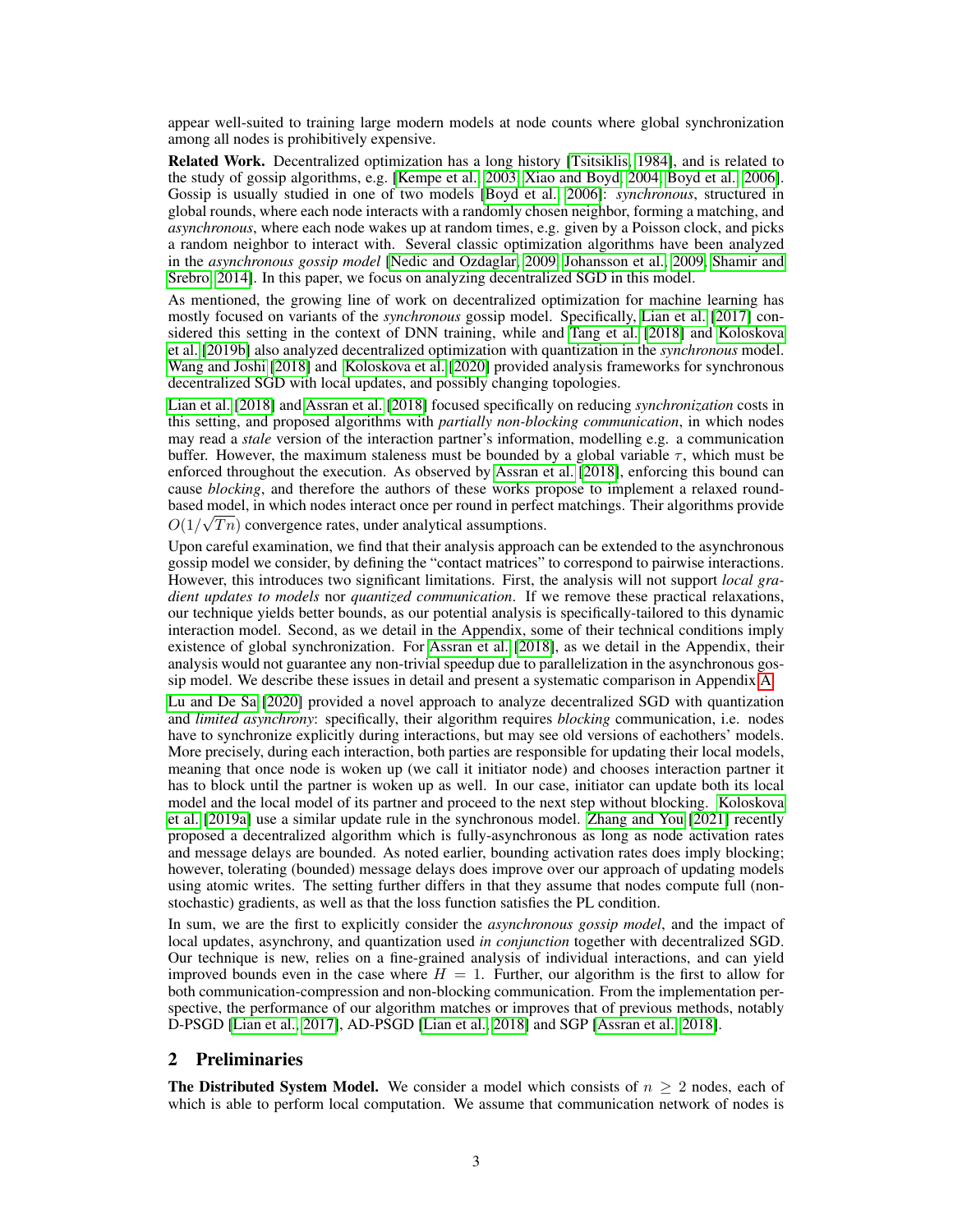a graph G with spectral gap  $\lambda_2$ , which denotes the second smallest eigenvalue of the Laplacian of G. Let  $\rho_{max}$ ,  $\rho_{min}$  be the maximum and minimum degrees in G, respectively. We will focus on densely-connected topologies, which model supercomputing and cloud networks: for instance, the standard Dragonfly topology [\[Kim et al., 2008,](#page-11-8) [Besta and Hoefler, 2014\]](#page-11-9) is regular, densely connected and low-diameter, mimicking regular expanders.

The execution is modelled as occurring in discrete *steps*, where in each step a new node (the "initiator") is sampled, and can then contact one of its neighbors (the "responder") uniformly at random. (At the algorithm level, the initiator is "sampled" once it completes its current computational step, and seeks to interact with a neighbor.) We denote the number of steps for which we run by  $T$ . Globally, the communication steps can be seen as a sequence of sampled *directed* communication edges. Thus, the basic unit of time is a single pairwise interaction between two nodes. Notice however that in a real system  $\Theta(n)$  of these interactions could occur in parallel. Thus, the standard global time measure is *parallel time*, defined as the total number of interactions divided by  $n$ , the number of nodes. Parallel time intuitively corresponds to the *average* number of interactions per node until convergence. This model is identical to the asynchronous gossip model [\[Xiao and Boyd, 2004\]](#page-10-4), and to the population protocol model [\[Angluin et al., 2006\]](#page-11-10).

**Stochastic Optimization.** We assume that the agents wish to jointly minimize a  $d$ -dimensional, differentiable function  $f : \mathbb{R}^d \to \mathbb{R}$ . Specifically, we will assume the empirical risk minimization setting, in which agents are given access to a set of m data samples  $S = \{s_1, \ldots, s_m\}$  coming from some underlying distribution D, and to functions  $\ell_i : \mathbb{R}^d \to \mathbb{R}$  which encode the loss of the argument at the sample  $s_i$ . The goal of the agents is to converge on a model  $x^*$  which minimizes the empirical loss over the m samples, that is  $x^* = \text{argmin}_x f(x) = \text{argmin}_x (1/m) \sum_{i=1}^m \ell_i(x)$ . We assume that each agent i has a local function  $f_i$  associated to its fraction of the data, i.e  $\forall x \in \mathbb{R}^d$ :  $f(x) = \sum_{i=1}^{n} f_i(x)/n.$ 

Agents employ these samples to run a decentralized variant of SGD, described in detail in the next section. For this, we will assume that each agent i has access to *unbiased stochastic gradients*  $\tilde{q}_i$ of the function  $f_i$ , which are functions such that  $\mathbb{E}[\tilde{g}_i(x)] = \nabla f_i(x)$ . Stochastic gradients can be computed by each agent by sampling i i d, the distribution  $\mathcal{D}$  and computing the gradient of f at  $\theta$ computed by each agent by sampling i.i.d. the distribution  $D$ , and computing the gradient of f at  $\theta$ with respect to that sample. Our analysis also extends to the case where each agent is sampling from its own partition of data. We assume the following conditions about the objective function, although not all our results require the second moment bound:

1. **Smooth Gradients**: The gradient  $\nabla f_i(x)$  is *L*-Lipschitz continuous for some  $L > 0$ , i.e. for all  $x, y \in \mathbb{R}^d$  and agent *i*:

$$
\|\nabla f_i(x) - \nabla f_i(y)\| \le L\|x - y\|.\tag{1}
$$

2. Bounded Variance: The variance of the stochastic gradients is bounded by some  $\sigma^2 > 0$ , i.e. for all  $x \in \mathbb{R}^d$  and agent *i*:

$$
\mathbb{E}\left\|\widetilde{g}_{i}\left(x\right)-\nabla f_{i}\left(x\right)\right\|^{2} \leq \sigma^{2}.
$$
\n(2)

3. Bounded Local Function Variance: There exists  $\varsigma^2 > 0$ , such that for all  $x \in \mathbb{R}^d$ :

$$
\sum_{i=1}^{n} \frac{\left\| \nabla f\left(x\right) - \nabla f_i\left(x\right) \right\|^2}{n} \le \varsigma^2. \tag{3}
$$

4. Bounded Second Moment: The second moment of the stochastic gradients is bounded by some  $M^2 > 0$ , i.e. for all  $x \in \mathbb{R}^d$  and agent *i*:

<span id="page-3-1"></span>
$$
\mathbb{E}\left\|\tilde{g}_{i}\left(x\right)\right\|^{2} \leq M^{2}.\tag{4}
$$

Note that throughout this paper for any random variable X, by  $\mathbb{E}||X||^2$  we mean  $\mathbb{E}||X||^2$ .

Each node has a communication buffer, which, for simplicity, we assume can be read and written atomically by each node; Importantly, buffers can only hold *quantized* quantized vectors.

Quantization Procedure. We use a quantization function which follows from Lemma 23 in (the full version of) [Davies et al.](#page-11-0) [\[2021\]](#page-11-0).

<span id="page-3-0"></span>**Corollary 2.1.** *(Quantization for Communication Buffers) Fix parameters* R and  $\epsilon > 0$ . There *exists a quantization procedure defined by an encoding function*  $Enc_{R,\epsilon} : \mathbb{R}^d \to \{0,1\}^*$  and a decoding function  $Dec_{R,\epsilon} = \mathbb{R}^d \times \{0,1\}^* \to \mathbb{R}^d$  such that, for any vector  $x \in \mathbb{R}^d$  which we *are trying to quantize, and any vector* y *which is used by decoding, which we call the* decoding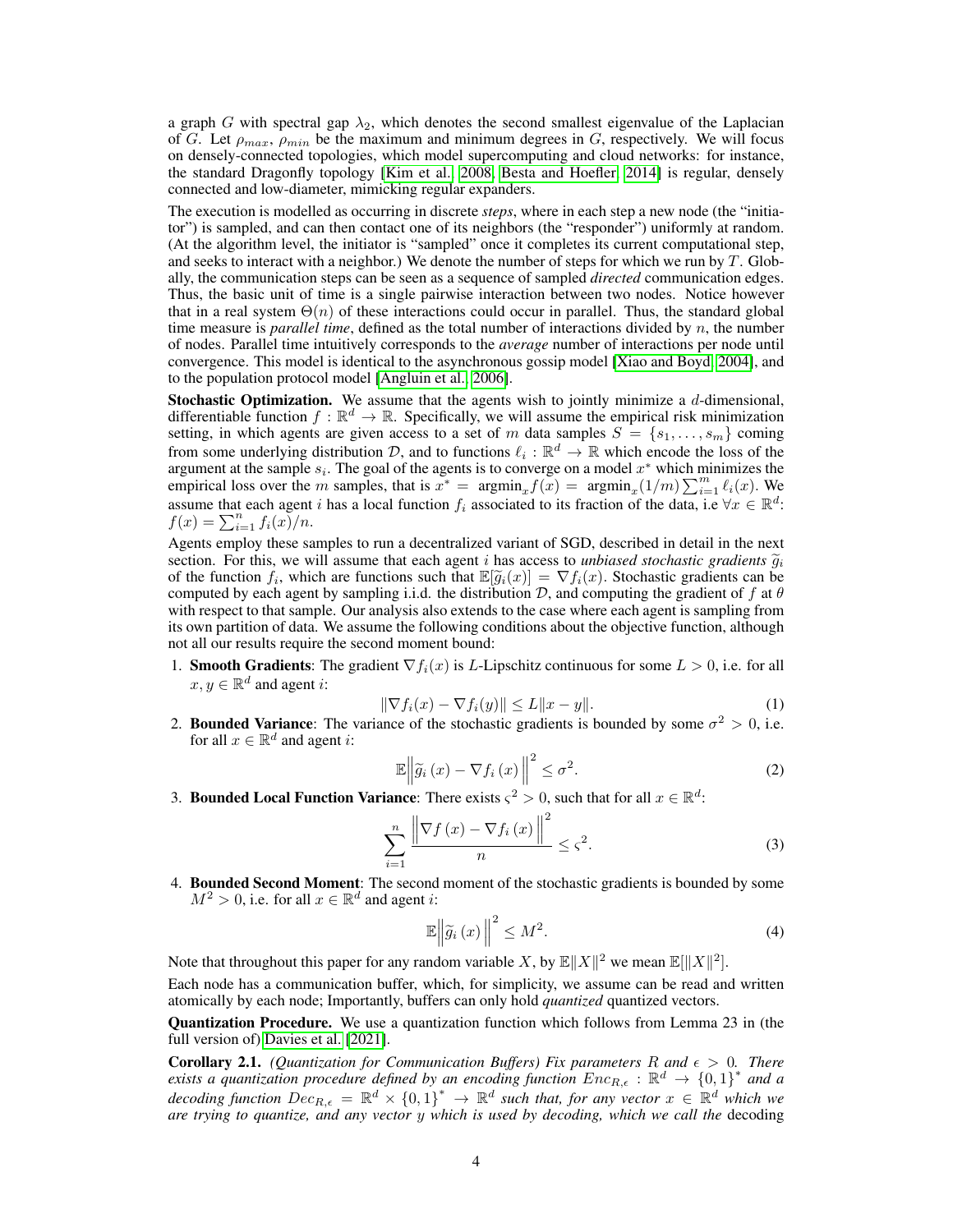key, if  $||x-y|| \leq R^{R^d} \epsilon$  then with probability at least  $1 - \log \log (\frac{||x-y||}{\epsilon}) O(R^{-d})$ , the function  $Q_{R,\epsilon}(x) = Dec_{R,\epsilon}(y, Enc_{R,\epsilon}(x))$  *has the following properties:* 

- *1. (Unbiased decoding)*  $\mathbb{E}[Q_{R,\epsilon}(x)] = \mathbb{E}[Dec_{R,\epsilon}(y, Enc_{R,\epsilon}(x))] = x;$
- *2. (Error bound)*  $||Q_{R,\epsilon}(x) x|| \leq (R^2 + 7)\epsilon$ ;
- *3. (Communication bound)* To compute  $Dec_{R,\epsilon}(y, Enc_{R,\epsilon}(x))$ *, only the first B bits of*  $Enc_{R,\epsilon}(x)$ *are needed, where*  $B = O\left(d \log(\frac{R}{\epsilon} ||x - y||)\right)$ .

*Proof.* Lemma 23 of the full version of [Davies et al.](#page-11-0) [\[2021\]](#page-11-0) provides similar guarantees as the ones we want to prove, but they assume interactive message-passing communication between an encoding node u and a decoding node v. However, in their setting, the messages sent by u are *non-adaptive*: u simply sends quantizations using an increasing number of bits, until  $\upsilon$  replies confirming that it has decoded successfully. The number of bits sent during communication is upper bounded by  $O(d \log(\frac{R}{\epsilon} ||x-y||))$ , where x is a vector node u is sending and y is vector node v is using for decoding. In our setting, we use communication buffers which, so node  $u$  can simply append all of its potential messages together as  $Q_{R,\epsilon}(x)$ .

Critically, notice that node  $u$  should append enough bits so that the decoding is possible (Since in our setting there is no way for  $v$  to acknowledge that it received enough number of bits). This can be done in two ways. If u knows the distance between x and y. then u can simply write  $O\left(d\log(\frac{R}{\epsilon}||x-y||\right)$  bits in the register.

In the second case,  $u$  does not know the distance. Let  $T$  be the total number of times nodes communicate throughout our algorithm. We will show that with high probability all distances between encoded and decoding vectors will be at most  $\frac{\epsilon T^{17}}{R}$  (dependence on T stems from the fact that we wish to show an upper bound with high probability, please see Lemma [B.19](#page--1-1) in the Appendix), and therefore at most  $O(d \log T)$  bits for quantization will suffice in the worst case. Thus, the node writes  $O(d \log T)$  bits in the register, but when v tries to decode, it does not need all those bits: it reads and uses only the first  $O\left(\log(\frac{R}{\epsilon}||x-y||\right)$  bits.

Counting Communication Cost. We emphasize that, when we calculate the number of bits needed by quantization we actually aim to measure the number of bits *exchanged between* u and v. In the setting we consider, which has local registers/communication buffers, this is the number of bits spent to read from (or to write to) the non-local register. Since the second case above involves writing a relatively large number of bits, we will use it only when u is writing a quantized value to its *own* register/buffer, and so does not need to communicate the bits. Then, only the  $O\left(\log(\frac{R}{\epsilon}||x-y||)\right)$ bits read by  $v$  need to be communicated.

To summarize, in our algorithm we will always ensure that whenever some node  $u$  writes a quantized value, it either knows the key which will be used for decoding it, or is writing to its local register.  $\square$ 

#### 3 The SwarmSGD Algorithm

We now describe a decentralized variant of SGD, designed to be executed by a population of  $n$ nodes, interacting over the edges of communication graph  $G$ , as described above. The algorithm proceeds in individual communication steps, where in each step a node which has completed its local computation, seeks a random neighbor to communicate with. We will alternatively say that node gets activated (once it finished computation) and then becomes initiator of the interaction.

**The Communication Registers.** The communication buffer of each node  $i$  consists of two registers: one containing an encoded version of its own (possibly outdated) model, which will only be written to by node  $i$  itself, and one for holding an encoded version of its current model, which will only be written to by other nodes. (This second register can be seen as a "communication queue" for the nodes wishing to communicate with  $i$ .) Initially all registers contain zero vectors.

Parallel Execution. For simplicity we will skip the details of quantization, and assume that nodes write and read quantized models directly, without encoding and decoding steps. Both current and outdated models are zero vectors initially. Each node  $i$  computes a number of local gradients based on its last model view, and other nodes may update this model while  $i$  is computing. Hence, only after node  $i$  is done with computing local gradients does it read its updated current model. Let  $\hat{X}_i$  be the value of the outdated model and let  $X_i$  be the value of the current model. Node i computes the average of quantized models  $\frac{Q(X_i)+Q(X_j)}{2}$  and writes it in a register which contains current model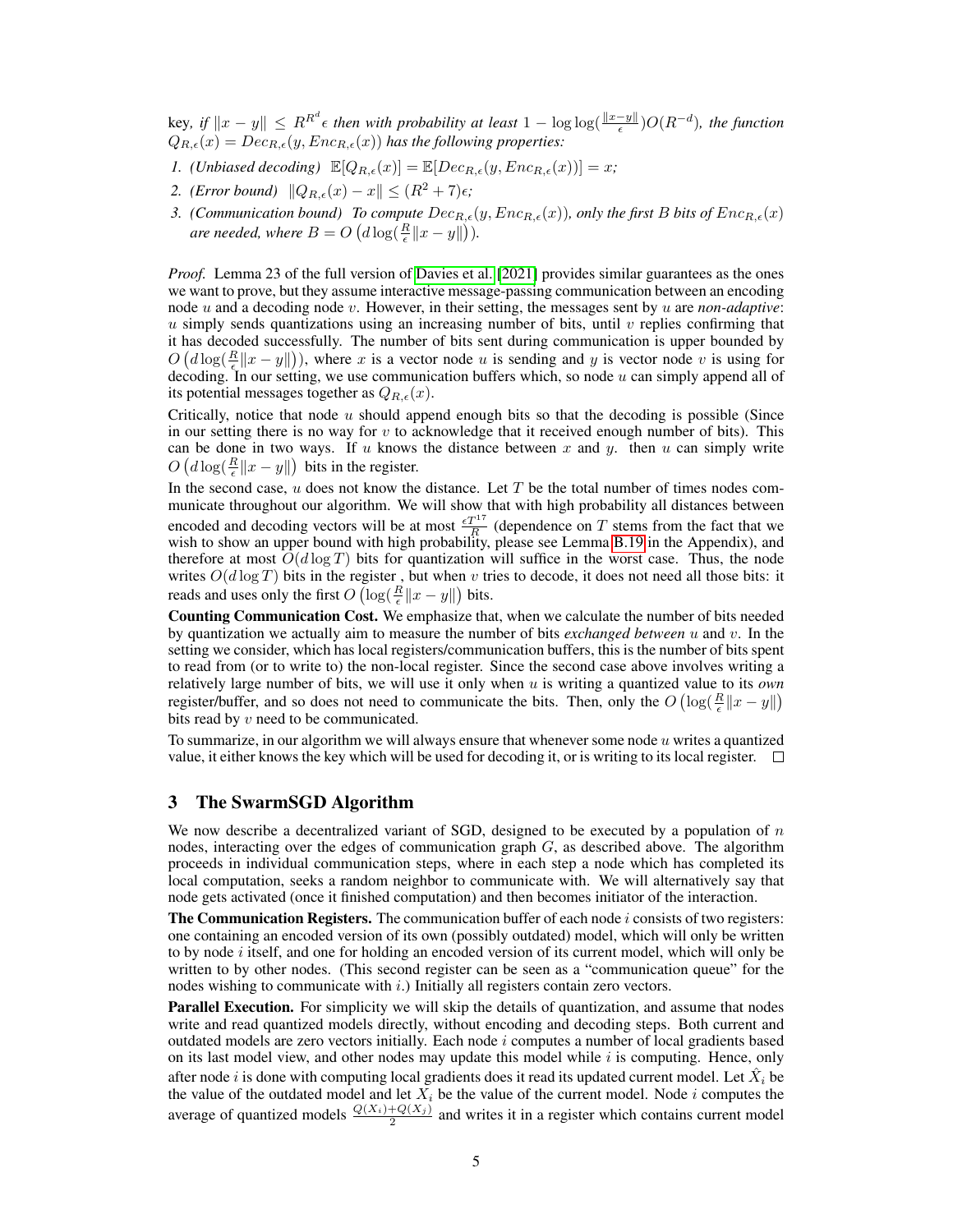of node j. Next, it computes  $\frac{Q(X_i)+Q(X_j)}{R} - \eta \widetilde{h}(\hat{X}_i)$  (where  $\eta$  is a learning rate and  $\widetilde{h}(\hat{X}_i)$  is a sum of local gradients), and writes it in both of its local registers, one containing the current model and one containing the outdated model. Once the write is finished, it again proceeds to compute local gradients, based on the view  $\frac{Q(X_i)+Q(X_j)}{2} - \eta \widetilde{h}(\hat{X}_t^i)$ .

Sequential model. For the analysis, it is useful to map these parallel interactions to a sorted sequence of sequential ones. Thus, time steps track the interactions between agents, and each interaction consists of random number of local steps steps which activated node performs, plus one averaging step where activated node (or initiator node) contacts its random neighbour. The analysis assumes that nodes get activated randomly, by independent Poisson clocks, which leads to a uniform global sampling distribution. In practice, this could be approximated by having the number of local gradient steps executed by each node be a geometric random variable of mean  $H$ . For the sake of practicality, our experiments will take  $H$  to be a small constant, instead of a random variable, which yields similar results. The pseudocode from the point of view of a single node  $i$  which was activated at step  $t + 1$  is given in Algorithm [1.](#page-6-0)

For  $t \geq 0$ , let  $Enc(\hat{X}_t^i)$  and  $Enc(X_t^i)$  be the values written in the registers containing the outdated and the current model of agent *i* after *t* steps, respectively. That is,  $\overline{X}_t^i$  is the current model of agent i and  $\hat{X}_t^i$  is the outdated model.

**The Communication Procedure.** Since i was activated at step t we will assume that it has already computed  $H_i$  local gradients using the outdated model  $\hat{X}_t^i$ , where  $H_i$  is a geometric random variable with mean H, as follows. Let  $\tilde{h}_i^0(\hat{X}_t^i) = 0^d$ ; for indices  $1 \le q \le H_i$ , let  $\tilde{h}_i^q(\hat{X}_t^i) = \tilde{g}_i(\hat{X}_t^i - \nabla g_i(x_i))$  $\sum_{s=0}^{q-1} \tilde{m}_i^s(\hat{X}_t^i)$  be the q-th local gradient. Then, let  $\tilde{h}_i(\hat{X}_t^i) = \sum_{q=1}^{H_i} \tilde{h}_i^q(\hat{X}_t^i)$  be the sum of all computed local gradients. Or alternatively, since we are in a sequential setting, we can assume that i does computation at step t. First, i retrieves  $Q(X_t^i)$  (the quantized version of its current model), by decoding  $Enc(X_t^i)$  using key  $Q(\hat{X}_t^i)$ . We would like to note that i can obtain  $Q(\hat{X}_t^i)$  simply by decoding  $Enc(\hat{X}_t^i)$ , using key  $\hat{X}_t^i$  (which it knows, to full precision, since it calculated the value itself), and this step does not cost any communication bits since all of the terms involved are local to  $i$ 's registers.

Then, it contacts its interaction partner j. Node i calculates  $Q(\hat{X}_t^j)$  by decoding  $Enc(\hat{X}_t^j)$ , again using  $\hat{X}_t^i$  as a key, and then it retrieves  $Q(X_t^j)$  by decoding  $Enc(X_t^j)$  with key  $Q(\hat{X}_t^j)$ . Then, i calculates  $X_{t+1}^i = \frac{Q(X_t^i)}{2} + \frac{Q(X_t^j)}{2} - \eta \widetilde{h}_i(\hat{X}_t^i)$  and  $X_{t+1}^j = \frac{Q(X_t^j)}{2} + \frac{Q(X_t^i)}{2}$  $\frac{\Lambda_t}{2}$ .

Next, node *i* calculates  $Enc(X_{t+1}^i)$  and writes to its own register for its outdated models. Here, we use the first case for quantization using Corollary [2.1:](#page-3-0)  $i$  is not aware of the key that other nodes will use for decoding, but since it is writing to its own local register, it can afford to use the worst-case  $O(d \log T)$  bits. Additionally, it writes  $Enc(X_{t+1}^i)$  to its own register containing current model, so that there are enough bits for  $Q(\hat{X}_{t+1}^i)$ . (Note that  $\hat{X}_{t+1}^i = X_{t+1}^i$  has to be used as decoding key.)

Finally, it calculates  $Enc(X_{t+1}^j)$  and writes it in the register which contains the current model of j, using enough bits that it can be decoded using  $Q(\hat{X}_{t+1}^j)$  (we have that  $\hat{X}_{t+1}^j = \hat{X}_t^j$ ). Notice that, the way our algorithm is specified, every node which tries to decode  $Enc(X_{t+1}^j)$  will use  $Q(\hat{X}_{t+1}^j)$ as a key (which i knows), hence Corollary [2.1](#page-3-0) holds in this case as well. We emphasize the fact that all this communication is one-way, as it does not require  $j$ 's intervention. By Corollary [2.1](#page-3-0) the total number of bits used is :

$$
O\Big(d\log(\frac{R}{\epsilon}\|\hat{X}^i_t - \hat{X}^j_t\|)\Big) + O\Big(d\log(\frac{R}{\epsilon}\|Q(\hat{X}^j_t) - X^j_t\|)\Big) + O\Big(d\log(\frac{R}{\epsilon}\|Q(\hat{X}^j_t) - X^j_{t+1}\|)\Big).
$$

(Recall that we count only reading and writing to *other* registers, and do not count operations i performs on its *own* registers.)

We will show that we can make the probability of any instance of quantization failing less than  $1/T<sup>c</sup>$ , for some sufficiently large constant  $c$ , by setting the constant factor in the number of bits sufficiently high. Then, we can take a union bound over all instances of quantization throughout the algorithm, to show that none fail with high probability in  $T$ . Henceforth, we will then be able to prove the convergence of our algorithm conditioned on this event.

Avoiding race conditions. An interesting question is what happens when *multiple nodes* contact  $j$  concurrently. For conciseness, our pseudocode assumes that the update sequence in lines 8–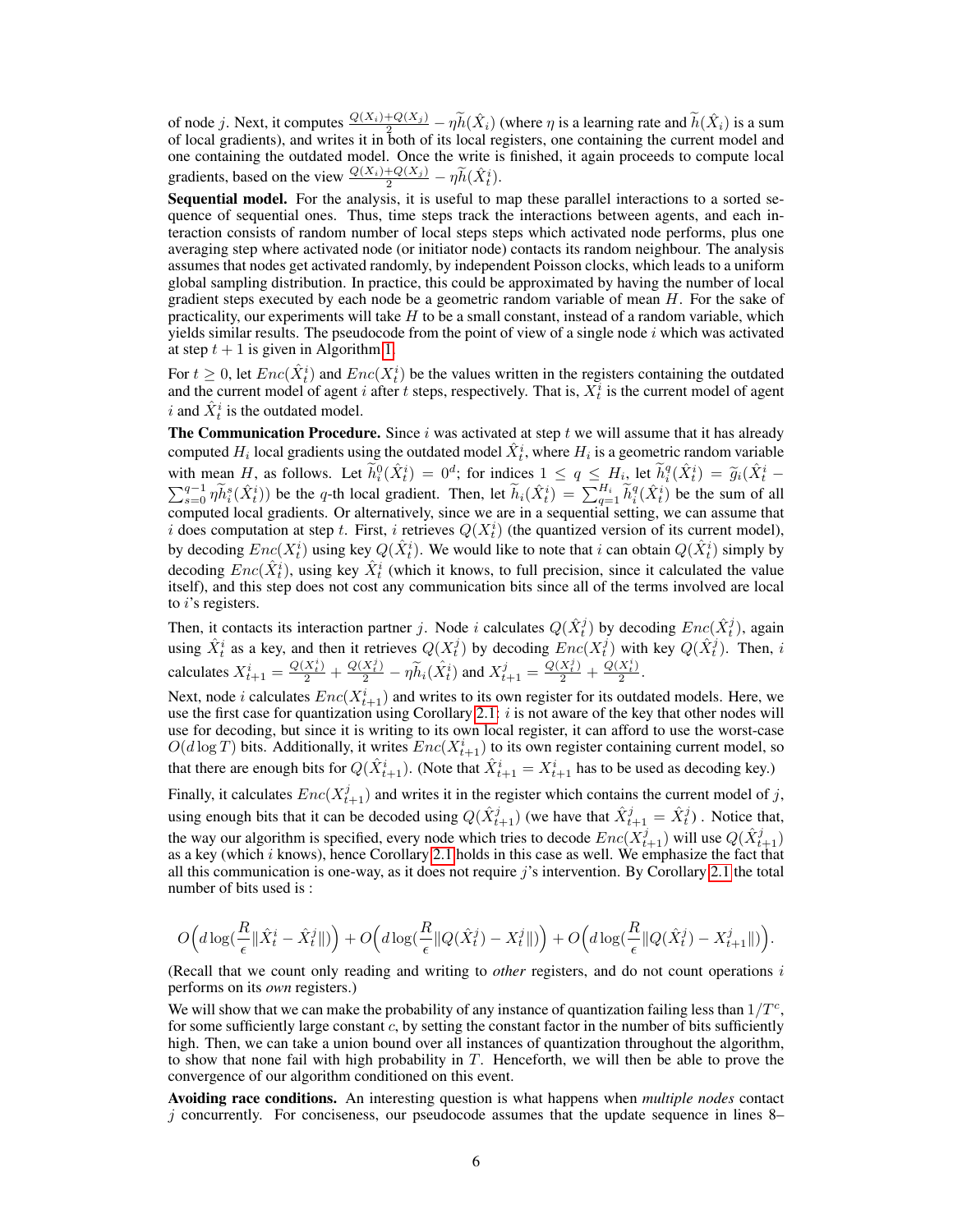**Algorithm 1** Sequential SwarmSGD pseudocode for each interaction between nodes i and j.

<span id="page-6-0"></span>1: % Let  $G$  be a communication graph. 2: % Initial models  $X_0^1 = X_0^2 = ... = X_0^n$ 3: for  $t = 0$  to  $T - 1$  do 4: Sample the initiator node i uniformly at random.<br>5: Node i samples a node j, adjacent to it in  $G$ , uni Node i samples a node j, adjacent to it in  $G$ , uniformly at random. 6: Let  $t - \tau_t^i$  be the last step at which node i was chosen as initiator. 7: Let  $\hat{X}_t^i = X_{t-\tau_t^i}^i$  be its model from that step. 8:  $Q(X_t^i) \leftarrow Dec(Q(\hat{X}_t^i), Enc(X_t^i))$ 9:  $Q(\hat{X}_t^j) \leftarrow Dec(\hat{X}_t^i, Enc(\hat{X}_t^j))$ 10:  $Q(X_t^j) \leftarrow Dec(Q(\hat{X}_t^j), Enc(X_t^j))$ <br>
11:  $X_{t+1}^i \leftarrow Q(X_t^i)/2 + Q(X_t^j)/2 - \eta \tilde{h}_i(\hat{X}_{t-1}^i)$ <br>
12:  $X_{t+1}^j \leftarrow Q(X_t^i)/2 + Q(X_t^j)/2$  $11:$  $12:$ 13: Write  $Enc(X_{t+1}^i)$  to the registers containing current and outdated models of node i 14: Write  $Enc(X_{t+1}^j)$  to the register containing current model of node j 15: For  $k \neq i, j, X_{t+1}^k = X_t^k$ . 16: end for

14 happens atomically, but this sequence can cause a data race. To mitigate this, we can use a bounded non-blocking queue [\[Michael and Scott, 1996\]](#page-11-11) at each node instead of a single buffer. Thus, instead of updating the buffer value atomically, each node simply appends the corresponding quantized model mean to  $j$ 's communication queue. In practice, this queue is extremely unlikely to be contended, since communication collisions are rare.

#### 4 The Convergence of SwarmSGD

Let  $\mu_t = \sum_{i=1}^n X_t^i/n$  be the mean over node models at time t. Our main result is the following:

**Theorem 4.1.** Assume the total number of steps  $T \ge 10n$ , learning rate  $\eta = n/\sqrt{T}$ , quantization parameters  $R = 2 + T^{\frac{3}{d}}$  and  $\epsilon = \frac{\eta H M}{(R^2+7)}$ . Then, with probability at least  $1 - O(\frac{1}{T})$  we have that *Algorithm [1](#page-6-0) converges at rate*

$$
\frac{1}{T}\sum_{t=0}^{T-1}\mathbb{E}\|\nabla f(\mu_t)\|^2 \le \frac{2(f(\mu_0) - f(x^*))}{H\sqrt{T}} + \frac{6(\sigma^2 + 6H\varsigma^2)}{\sqrt{T}} + \frac{12HM^2}{\sqrt{T}} + C\frac{n^2\rho_{max}^3H^2L^2M^2}{T\rho_{min}\lambda_2^2},
$$

for constant C, and uses  $O\left(d\log\left(\frac{\rho_{max}^2}{\rho_{min}\lambda_2}\right)+\log T\right)$  expected communication bits per step.

**Discussion.** First, this notion of convergence is standard in the non-convex case [\[Lian et al., 2015,](#page-11-12) [2017,](#page-10-0) [2018\]](#page-10-8), and each of the upper bound terms has an intuitive interpretation: *the first* represents the reduction in loss relative to the initialization, and gets divided by the number of local steps  $H$ , since progress is made in this term in every local step; *the second* represents the noise due to stochasticity, and is naturally linear in  $H$ , as  $H$  steps are taken in expectation between two interactions. (Recall that in our model  $T$  is the number of interactions, and  $TH$  is the expected number of gradient steps.) The *fourth* term encodes overheads caused by local steps, quantization, and graph structure; however, it is usually seen as *negligible* (cf. [\[Lu and De Sa, 2020\]](#page-10-12)), due to division by T.

The third term is the critical one, as it implies a dependence on the second-moment bound. Intuitively, this term appears because our algorithm combines both non-blocking communication, *and* quantization: first, unlike prior work, we do not assume an explicit delay upper bound  $\tau$  on communication; in conjunction with quantization, the unbounded delay this implies that our estimate on the model average  $\mu_t$  may become dependent on M for large delays, which causes this dependency. While this limitation appears inherent, we are able to remove it if we eliminate quantization: in this case, we get a negligible dependency on  $M$ . We formalize this in Corollary [4.2.](#page-7-0)

Second, if we focus on the total number of steps to reach some error bound, we notice an interesting trade-off between the linear reduction in  $H$  in the first term, due to local steps, and the linear increase in  $H$  in the other terms. Notice that, for dense and low-diameter graphs, such as the regular expanders popular in cluster networks, our convergence bound has no dependence in the graph parameters, and communication is linear in d. However, one limitation is that we could have a  $\log n$ dependency in the communication for highly-irregular and poorly-connected graphs.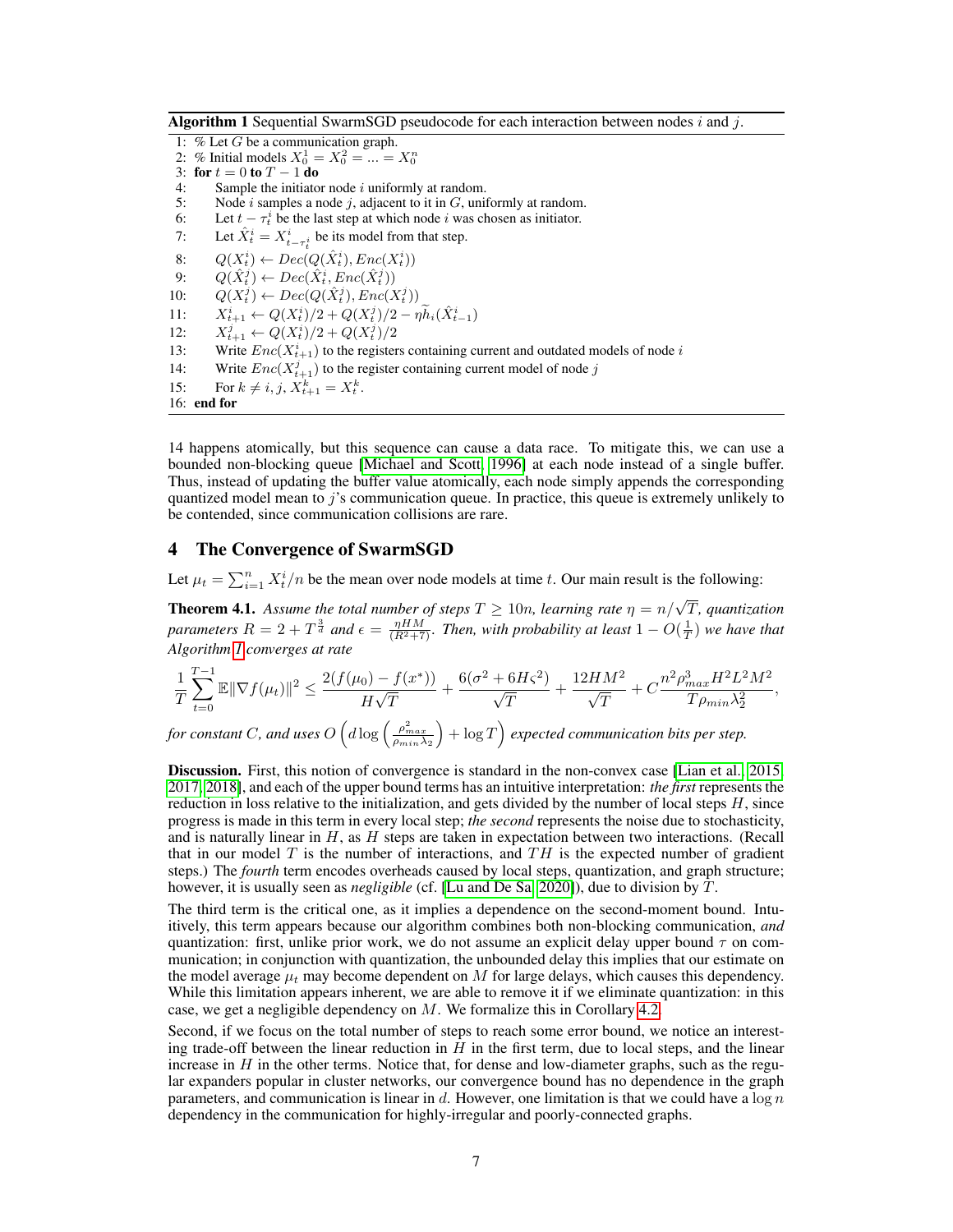Finally, note that time T here counts *total interactions*. However,  $\Theta(n)$  pairwise interactions occur independently in parallel, and so we can slightly abuse notation and replace T by  $nT$  in the cur independently in parallel, and so we can slightly abuse notation and replace 1 by  $nI$  in the above formula, to obtain optimal  $\Theta(\sqrt{n})$  speedup in terms of wall-clock time. Yet, this speedup is dampened by the variance due to noisy local gradient steps, a fact which we will revisit in the experimental section.

**Proof Overview.** At a high level, the argument rests on two technical ideas. The first is that, in spite of noise and local steps, the nodes' parameters remain concentrated around the mean  $\mu_t$ . The second is to leverage this, and bound the impact of stochastic noise and model staleness on convergence. In particular, the main technical difficulty in the proof is to correctly "encode" the fact that parameters are well concentrated around the mean. A natural approach is to bound the model variance  $\Gamma_t$  after t interactions. Formally, we define  $\Gamma_t = \sum_{i=1}^n ||X_t^{i}|^2 - \mu_t||^2$ , where  $\mu_t = \sum_{i=1}^n X_t^i/n$ , as before.

We bound the expected evolution of  $\Gamma_t$  over time, depending on the learning rate, number of local steps, quantization parameter and the bound provided by the assumption on the stochastic gradients (the bound  $M^2$ ). The critical point is that the upper bound on the expectation of  $\Gamma_t$  *does not depend* on the number of interactions  $t$ . More precisely, if all the above hyper-parameters are constant, we get that  $\mathbb{E}[\Gamma(t)] = O(n)$ . Our approach brings over tools from classic load-balancing [\[Berenbrink](#page-11-13)] [et al., 2009\]](#page-11-13), to the multi-dimensional case.

Three key elements of novelty in our case are that (1) for us the load balancing process is *dynamic*, in the sense that new loads, i.e. gradients, get continually added; (2) the load-balancing process we consider is multi-dimensional, whereas usually the literature considers simple scalar weights; (3) the models can be *outdated* and *quantized*, which leads to a complex, noisy load-balancing process. We resolve the this third and most challenging issue by using carefully-defined auxiliary potentials.

Removing the Second-Moment Bound. Upon reflection, we notice that can render the dependency on  $M<sup>2</sup>$  negligible if we do not use quantization, but otherwise keep the algorithm the same:

<span id="page-7-0"></span>**Corollary 4.2.** *Given the previous assumptions and learning rate*  $\eta = n/\sqrt{T}$ , *for some constant* C, *we have that the Algorithm [1](#page-6-0) where quantization is the identity converges at rate*

$$
\frac{1}{T} \sum_{t=0}^{T-1} \mathbb{E} \|\nabla f(\mu_t)\|^2 \le \frac{2(f(\mu_0) - f(x^*))}{H\sqrt{T}} + \frac{6(\sigma^2 + 6H\varsigma^2)}{\sqrt{T}} + \frac{Cn^2\rho_{max}^3H^2L^2M^2}{T\rho_{min}\lambda_2^2}
$$

.

Notice that in this case all the term containing the second moment bound  $M^2$  is dampened by a factor of  $\frac{1}{T}$ , hence we can assume that Algorithm [1](#page-6-0) converges at close-to optimal rate  $O\left(\frac{2(f(\mu_0)-f(x^*))}{H\sqrt{T}}\right)$  $\frac{\mu_0-f(x^*)}{\sqrt{T}}+\frac{6H(\sigma^2+6\varsigma^2)}{\sqrt{T}}\bigg)$ . This result still improves upon previous analyses [\[Lian et al.,](#page-10-8) [2018,](#page-10-8) [Assran et al., 2018,](#page-10-9) [Lu and De Sa, 2020\]](#page-10-12) in the sense that communication is completely nonblocking (there is no  $\tau$ ), and we allow for local steps.

Further, in the absence of quantization and assuming that the nodes perform single local gradient step, we can entirely remove assumption  $(4)$ , when T is large enough (e.g for the fully connected graph we will need  $T \ge \Omega(n^3)$ ). More precisely, we can attain convergence rate of  $O\left(\frac{f(\mu_0)-f(x^*)}{\sqrt{T}} + \right)$  $\frac{(\sigma^2 + \varsigma^2)}{\sqrt{T}} + \frac{n^3 \rho_{max}^4 L^2 (\sigma^2 + \varsigma^2)}{T \rho_{min} \lambda_2^3}$  $T\rho_{min}\lambda_2^3$ . We leave the proof of this last extension to the full version of this work.

### 5 Experimental Results

In this section, we validate our analysis, by applying the algorithm to training deep neural networks for image classification and machine translation. We map the algorithm onto a multi-node supercomputing setting, in which we have a large number of compute nodes, connected by fast communication links. The key overhead in this setting is *synchronization*: at large node counts, the cost of synchronizing all nodes so they execute in lock-step can be very high, see e.g. [\[Li et al., 2019\]](#page-11-14) for numerical results on different workloads. Transmission cost also becomes significant at large node counts and large model sizes. Decentralized methods can mitigate this overhead, since nodes synchronize only sporadically and in pairs.

Target System and Implementation. We run SwarmSGD on the CSCS Piz Daint supercomputer, which is composed of Cray XC50 nodes, each with a Xeon E5-2690v3 CPU and an NVIDIA Tesla P100 GPU, using a state-of-the-art Aries interconnect over a Dragonfly network topology, which is *regular*. Please see [Piz](#page-11-1) [\[2019\]](#page-11-1) for more details. We implemented SwarmSGD in Pytorch and Tensor-Flow using MPI-based primitives, with non-blocking averaging. The Pytorch implementation is on top of SGP framework [\[Assran et al., 2018\]](#page-10-9), and uses SwarmSGD to train ResNets on the CIFAR-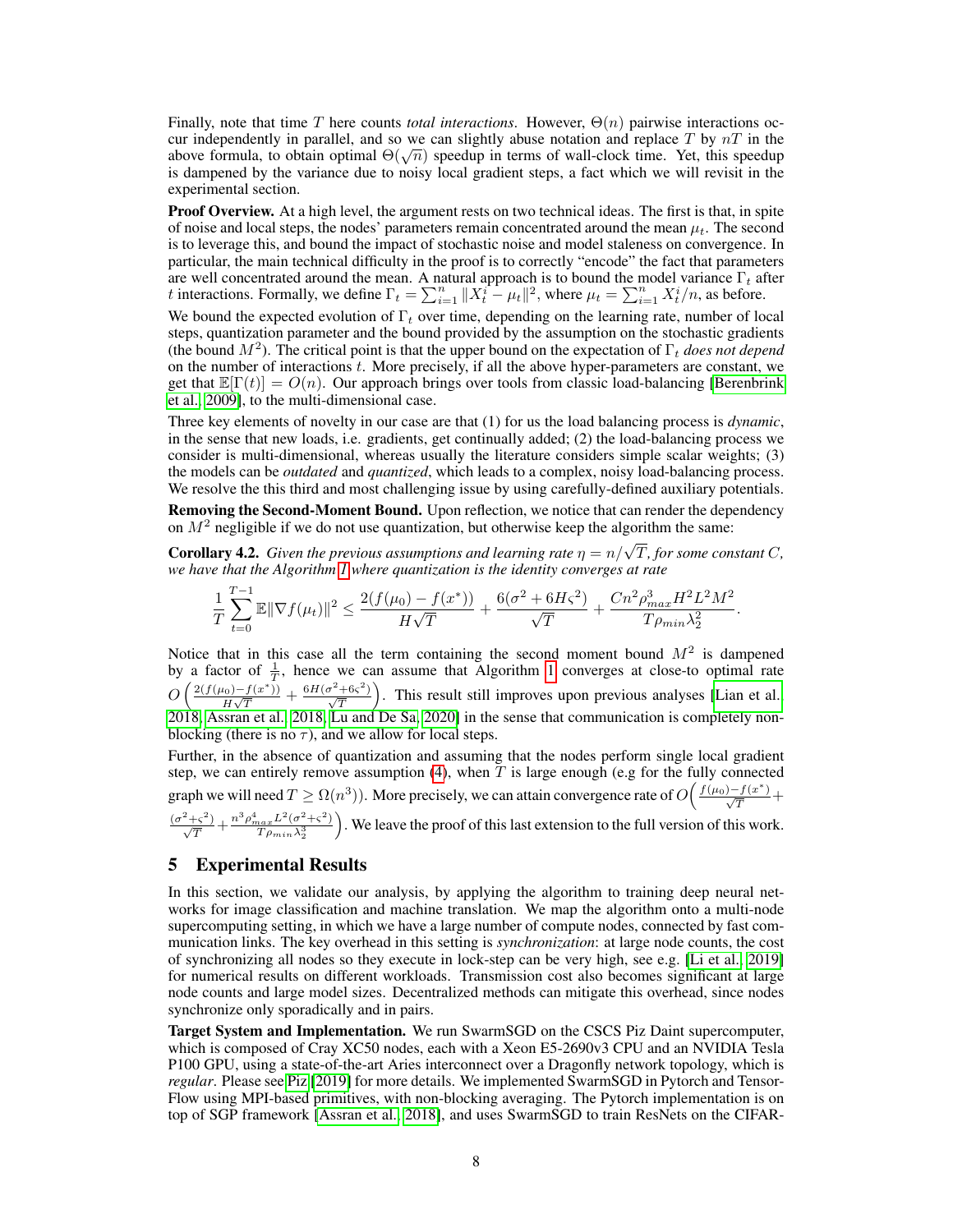

Figure 1: Convergence and Scalability on the Transformer/WMT Task with multiplier  $= 1$ .



(a) Convergence in time versus number of local steps for ResNet18 on ImageNet. All variants recover the target accuracy, but we note the lower convergence of variants with more local steps. The experiment is run on 32 nodes.



average communication time per batch.

Figure 2: Convergence results and performance breakdown for ResNet18/ImageNet.

10/100 [Krizhevsky et al.](#page-11-15) [\[2014\]](#page-11-15) and ImageNet [\[Russakovsky et al., 2015\]](#page-11-4) datasets, while we use the TensorFlow implementation to train the original version of the Transformer-XL model [\[Vaswani](#page-11-2) [et al., 2017\]](#page-11-2) on the WMT17 (En-Ge) dataset. All algorithms use the same topology overlay, which is *fully-connected*: according to their theory and experiments, this well-connected overlay should maximize convergence speed. SGP was run with overlap factor 1, following [Assran et al.](#page-10-9) [\[2018\]](#page-10-9).

Training Process. Our training methodology follows data-parallel training, with some differences due to decentralization, and is identical to previous work on decentralized and local SGD, e.g. [Lian](#page-10-0) [et al.](#page-10-0) [\[2017\]](#page-10-0), [Assran et al.](#page-10-9) [\[2018\]](#page-10-9), [Lin et al.](#page-11-16) [\[2018\]](#page-11-16). Training proceeds in *epochs*, each of which corresponds to processes collectively performing a full pass over the dataset. At the beginning of each epoch, we re-shuffle the dataset and partition it among processes [\[Lin et al., 2018\]](#page-11-16).

As noted in previous work [\[Lian et al., 2017,](#page-10-0) [2018,](#page-10-8) [Assran et al., 2018\]](#page-10-9) variants of decentralized SGD are not always able to recover sequential SGD accuracy within the same number of epochs as this baseline. This is justified theoretically, as the slower mixing can affect convergence, but also intuitively, as each model sees significantly fewer updates per epoch. Thus, we will allow the decentralized schemes to execute for more epochs, by a constant *multiplier* factor between 1 and 3. To reduce multipliers, we experimented with SlowMo [\[Wang et al., 2019\]](#page-12-0); we found that it improved results across methods on CIFAR-10, but not at ImageNet scale; therefore, the provided results do not include it. Once we have fixed the number of epochs, *we do not alter the other training hyperparameters*: in particular, the learning rate schedule, momentum and weight decay terms are identical to the standard values for sequential SGD, for each individual model.

Accuracy and Speed. We first examined whether SwarmSGD can in fact recover full accuracy versus the sequential or large-batch SGD baselines. In Table [1](#page-9-0) we provide an overview of parameter values to recover large-batch SGD accuracy (following [Goyal et al.](#page-12-1) [\[2017\]](#page-12-1)) using SwarmSGD, on the ResNet, ImageNet and CIFAR tasks. We execute for 32 nodes on ImageNet, and 8 nodes on CIFAR-10. (Local batch sizes are 128 for ResNet20 and ResNet50, and 128 for ResNet18. Quantization is not applied in these experiments.) The results show that Swarm can recover or slightly exceed the accuracy of the large-batch baselines, and that it has lower practical communication cost relative to existing methods (see Figure 2(b), where we separate the average computation cost per batch). However, Swarm requires significant additional passes over the data (up to  $2.7\times$ ) to achieve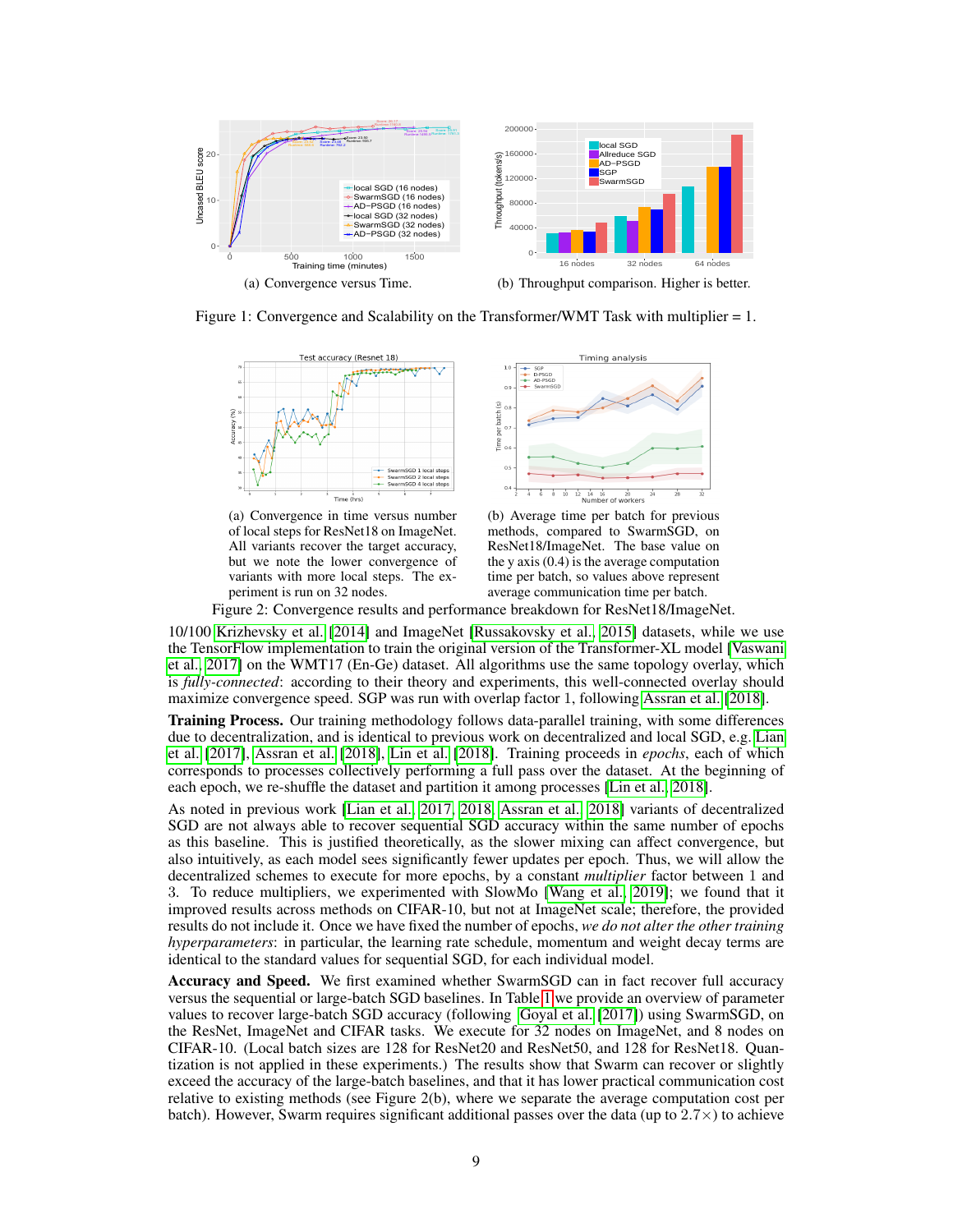<span id="page-9-0"></span>

| Model / Dataset                             | $SGD Top-1$ | LB SGD Top-1 | SwarmSGD   Parameters                                                                                |
|---------------------------------------------|-------------|--------------|------------------------------------------------------------------------------------------------------|
|                                             |             |              | ResNet20 / CIFAR-10   91.7% (200 epochs)   91.57% (200 epochs)   91.59% (300 epochs)   4 local steps |
| ResNet18 / ImageNet   69.76 % (90 epochs)   |             |              | 69.17% (90 epochs)   69.79% (240 epochs)   3 local steps                                             |
| ResNet50 / ImageNet   $76.14\%$ (90 epochs) |             |              | 76.01% (90 epochs)   76.08% (240 epochs)   2 local steps                                             |

Table 1: Parameters for approximate Top-1 validation accuracy recovery on CIFAR-10 and ImageNet running on 32 nodes. Swarm step count represents *local SGD steps per model* between two averaging steps, and epochs are counted in terms of total passes over the data by all nodes.

full accuracy, which negates its performance benefits in this specific setting, relative to large-batch SGD. (Please see the Supplementary for end-to-end time comparisons.) This partly negative finding is in line with previous work on decentralized methods [\[Assran et al., 2018\]](#page-10-9).

Next, we examine accuracy for the WMT17 task. The results are provided in Figure 1(a), in accuracy-vs-time format, for 16 and 32 nodes, executing for 10 global epochs. Here, the large-batch SGD (LB-SGD) baseline (BLEU score 26.1 at 16 nodes) is a poor alternative at high node counts due to model size: its throughput is low, and drops catastrophically at 64 nodes due to the network becoming severely bandwdith-bottlenecked (see Figure 1(b)). At 16 nodes, Swarm *slightly exceeds* the baseline accuracy at 26.17 BLEU, for an end-to-end speedup of  $\sim 1.5 \times$ . In the same setting, Swarm outperforms all other decentralized methods (the fastest previous method, AD-PSGD, is 30% slower, and less accurate), both in terms of BLEU score, and in terms of end-to-end time.(The objective loss graph is similar, and is provided in the Appendix). At 32 nodes, all decentralized methods reach lower scores ( $\sim$  23.5) after 10 epochs. However, we observed experimentally that running Swarm for an additional 5 epochs (multiplier 1.5) at 32 nodes recovered a BLEU score of  $\sim$  25.72, which is 30% faster than the 16-node version in terms of end-to-end time (omitted for visibility).

In addition, we investigated 1) the accuracy of the *real average* of all models throughout training: it is usually more accurate than an arbitrary model, but not significantly so, corroborating the claim that individual models tend to stay close to the mean; 2) the influence of the number of local steps on accuracy: perhaps surprisingly, we were able to recover baseline accuracy on ResNet18/ImageNet for up to 4 local steps (see Figure 2(a)); 3) the impact of quantization on convergence, where we were able to recover accuracy when applying 8-bit model quantization to Swarm. We encourage the reader to examine the full experimental report in the Appendix, which contains data on these experiments, as well as additional ablation studies.

Discussion. Generally, the performance of SwarmSGD appears to be slighly superior to previous decentralized methods (see Figure 1 for an illustration, and Figure 2(b) for a performance breakdown). We investigated this advantage, and found that the per-step communication cost of Swarm, without quantization, is similar to AD-PSGD; however, our algorithm benefits from the *reduction in communication frequency*: nodes communicate at least 2x less often, and therefore incur lower *average* communication cost. In particular, a closer examination of the average batch times in Figure 2(b) shows that time per node per batch (including communication and computation) is largely *constant* as we increase the number of nodes, which suggests good scaling behaviour.

The main disadvantage of Swarm is that, similar to previous decentralized methods, it may need additional data passes in order to fully recover accuracy at high node counts. However, we also note that our method did not benefit from the high level of hyperparameter tuning applied to large-batch SGD, e.g. [Goyal et al.](#page-12-1) [\[2017\]](#page-12-1). We find it interesting that this accuracy issue is less prevalent in the context of large, over-parameterized models, such as the Transformer, where Swarm can be a viable alternative to large-batch SGD within the same number of epochs.

# 6 Conclusions and Future Work

We analyzed the convergence of SGD in an extremely decoupled model of distributed computing, in which nodes mostly perform independent SGD updates, interspersed with intermittent pairwise averaging steps, which may be performed in an inconsistent and noisy manner. We showed that SGD still converges in this restrictive setting, even under consistency relaxations. Empirical results complement our analysis, showing that this method can outperform previous decentralized algorithms, and can even be competitive against large-batch SGD for very large models. A natural extension would be to generalize the bounds to arbitrary communication graphs. From the practical perspective, one extension would be to reduce the additional training epochs, and to experiment on large-scale decentralized testbeds.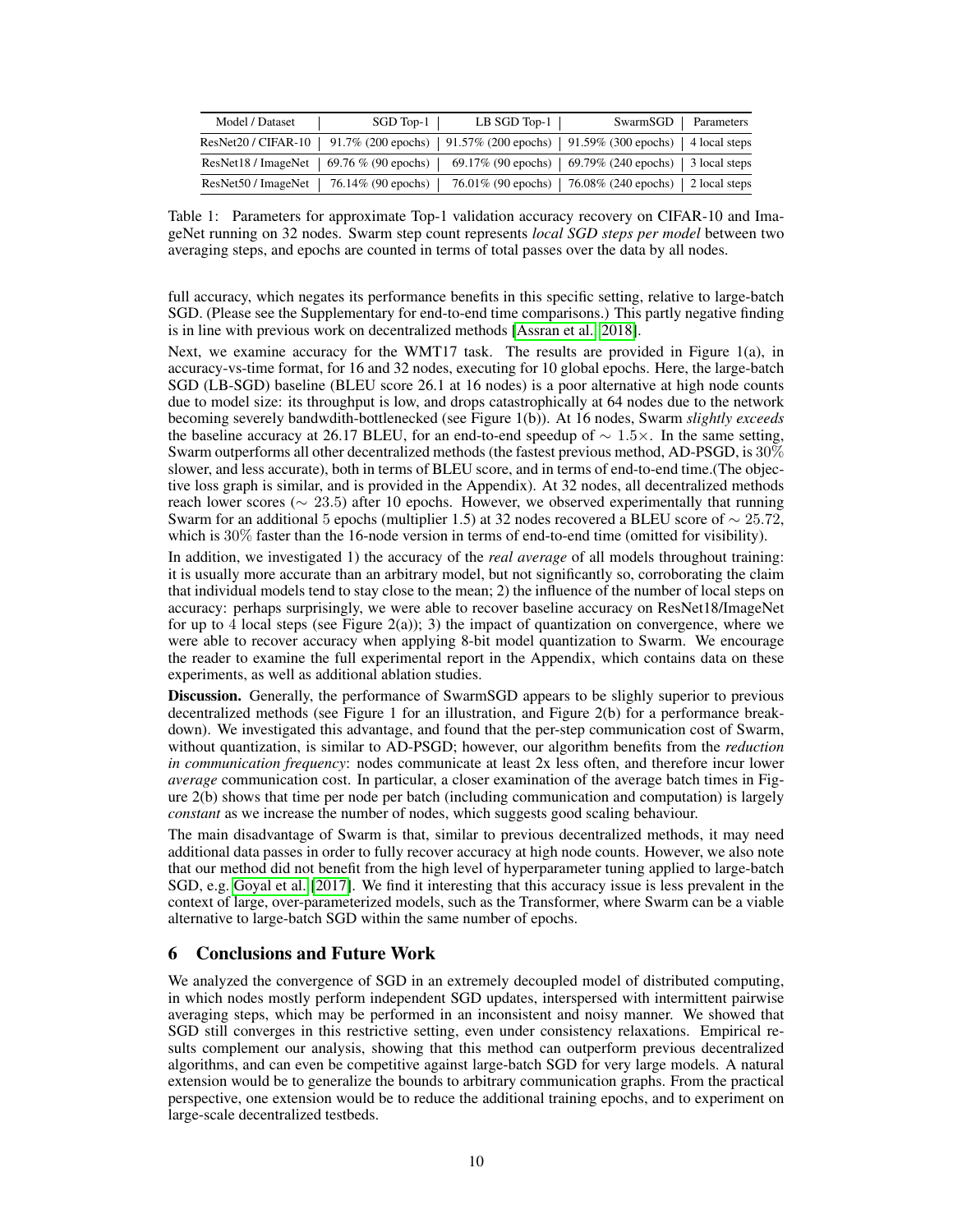#### Acknowledgments and Disclosure of Funding

We gratefully acknowledge funding from the European Research Council (ERC) under the European Union's Horizon 2020 research and innovation programme (grant agreement No 805223 ScaleML). PD partly conducted this work while at IST Austria and was supported by the European Union's Horizon 2020 programme under the Marie Skłodowska-Curie grant agreement No. 754411. SL was funded in part by European Research Council (ERC) under the European Union's Horizon 2020 programme (grant agreement DAPP, No. 678880, and EPiGRAM-HS, No. 801039).

#### References

- <span id="page-10-0"></span>Xiangru Lian, Ce Zhang, Huan Zhang, Cho-Jio Hsieh, Wei Zhang, and Ji Liu. Can decentralized algorithms outperform centralized algorithms? a case study for decentralized parallel stochastic gradient descent. *arXiv preprint arXiv:1705.09056*, 2017.
- <span id="page-10-1"></span>Hanlin Tang, Ce Zhang, Shaoduo Gan, Tong Zhang, and Ji Liu. Decentralization meets quantization. *arXiv preprint arXiv:1803.06443*, 2018.
- <span id="page-10-2"></span>Anastasia Koloskova, Tao Lin, Sebastian U Stich, and Martin Jaggi. Decentralized deep learning with arbitrary communication compression. *arXiv preprint arXiv:1907.09356*, 2019a.
- <span id="page-10-3"></span>John Nikolas Tsitsiklis. Problems in decentralized decision making and computation. Technical report, Massachusetts Inst of Tech Cambridge Lab for Information and Decision Systems, 1984.
- <span id="page-10-4"></span>Lin Xiao and Stephen Boyd. Fast linear iterations for distributed averaging. *Systems & Control Letters*, 53(1):65–78, 2004.
- <span id="page-10-5"></span>Angelia Nedic and Asuman Ozdaglar. Distributed subgradient methods for multi-agent optimization. *IEEE Transactions on Automatic Control*, 54(1):48, 2009.
- <span id="page-10-6"></span>Bjorn Johansson, Maben Rabi, and Mikael Johansson. A randomized incremental subgradient ¨ method for distributed optimization in networked systems. *SIAM Journal on Optimization*, 20 (3):1157–1170, 2009.
- <span id="page-10-7"></span>Ohad Shamir and Nathan Srebro. Distributed stochastic optimization and learning. In *2014 52nd Annual Allerton Conference on Communication, Control, and Computing (Allerton)*, pages 850– 857. IEEE, 2014.
- <span id="page-10-8"></span>Xiangru Lian, Wei Zhang, Ce Zhang, and Ji Liu. Asynchronous decentralized parallel stochastic gradient descent. In *International Conference on Machine Learning*, pages 3043–3052. PMLR, 2018.
- <span id="page-10-9"></span>Mahmoud Assran, Nicolas Loizou, Nicolas Ballas, and Michael Rabbat. Stochastic gradient push for distributed deep learning. *arXiv preprint arXiv:1811.10792*, 2018.
- <span id="page-10-10"></span>Jianyu Wang and Gauri Joshi. Cooperative sgd: A unified framework for the design and analysis of communication-efficient sgd algorithms. *arXiv preprint arXiv:1808.07576*, 2018.
- <span id="page-10-11"></span>Anastasia Koloskova, Nicolas Loizou, Sadra Boreiri, Martin Jaggi, and Sebastian U Stich. A unified theory of decentralized sgd with changing topology and local updates. *arXiv preprint arXiv:2003.10422*, 2020.
- <span id="page-10-12"></span>Yucheng Lu and Christopher De Sa. Moniqua: Modulo quantized communication in decentralized SGD. In *Proc. International Conference on Machine Learning (ICML)*, 2020.
- <span id="page-10-13"></span>Anastasia Koloskova, Tao Lin, Sebastian U Stich, and Martin Jaggi. Decentralized deep learning with arbitrary communication compression. *arXiv preprint arXiv:1907.09356*, 2019b.
- <span id="page-10-14"></span>Tim S Woodall, Galen M Shipman, George Bosilca, Richard L Graham, and Arthur B Maccabe. High performance rdma protocols in hpc. In *European Parallel Virtual Machine/Message Passing Interface Users' Group Meeting*, pages 76–85. Springer, 2006.
- <span id="page-10-15"></span>Dan Alistarh, Demjan Grubic, Jerry Li, Ryota Tomioka, and Milan Vojnovic. QSGD: Randomized quantization for communication-efficient stochastic gradient descent. In *Proceedings of NIPS 2017*, 2017.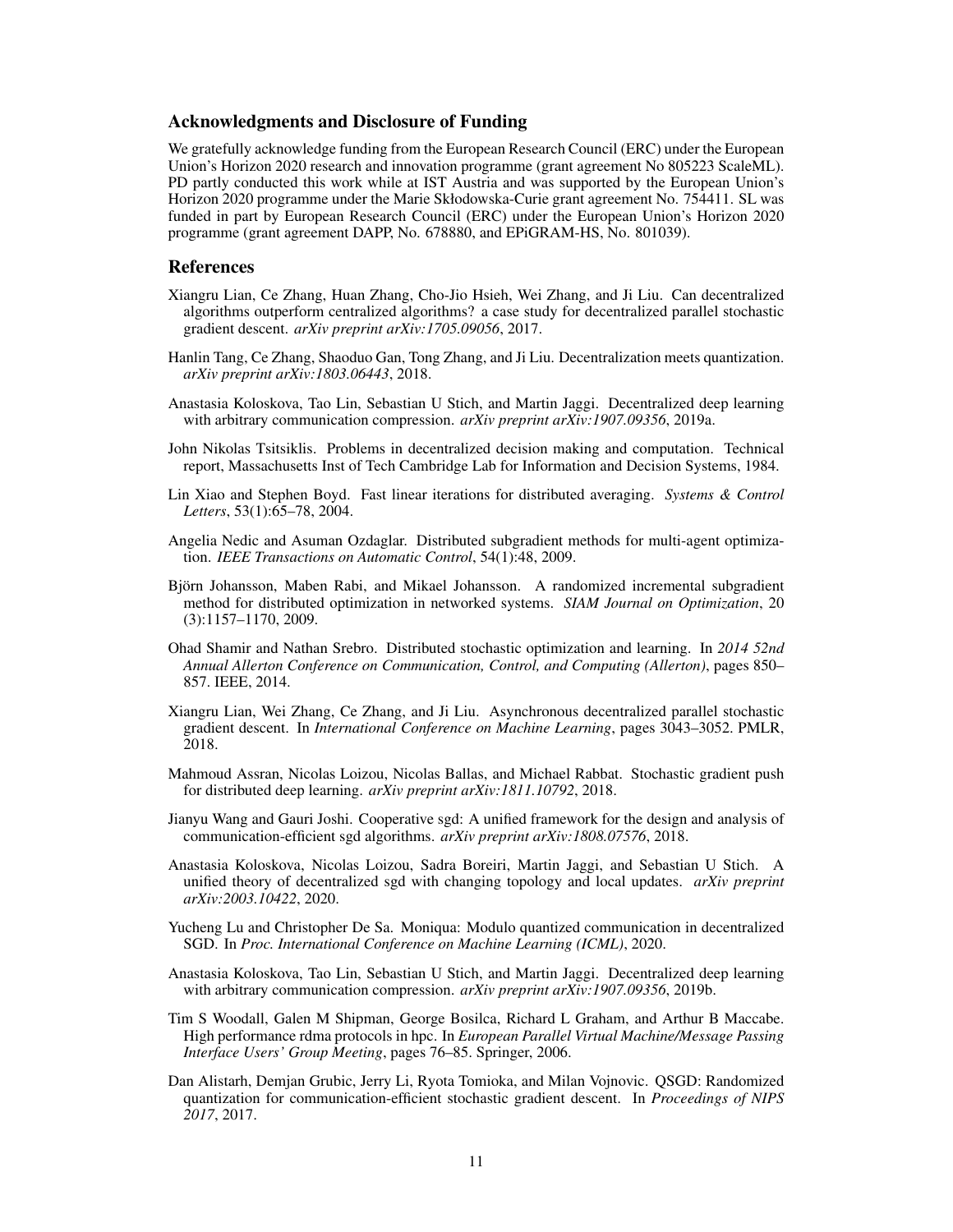- <span id="page-11-0"></span>Peter Davies, Vijaykrishna Gurunathan, Niusha Moshrefi, Saleh Ashkboos Ashkboos, and Dan Alistarh. Distributed variance reduction with optimal communication. In *Proceedings of the International Conference on Learning Representations, ICLR 2021. Full version available at arXiv:2002.09268*, 2021.
- <span id="page-11-1"></span>The CSCS Piz Daint supercomputer. [http://www.cscs.ch/computers/piz\\_daint](http://www.cscs.ch/computers/piz_daint), 2019. Accessed: 2020-1-25.
- <span id="page-11-2"></span>Ashish Vaswani, Noam Shazeer, Niki Parmar, Jakob Uszkoreit, Llion Jones, Aidan N Gomez, Łukasz Kaiser, and Illia Polosukhin. Attention is all you need. In *Advances in neural information processing systems*, pages 5998–6008, 2017.
- <span id="page-11-3"></span>Kaiming He, Xiangyu Zhang, Shaoqing Ren, and Jian Sun. Deep residual learning for image recognition. In *Proceedings of the IEEE conference on computer vision and pattern recognition*, pages 770–778, 2016.
- <span id="page-11-4"></span>Olga Russakovsky, Jia Deng, Hao Su, Jonathan Krause, Sanjeev Satheesh, Sean Ma, Zhiheng Huang, Andrej Karpathy, Aditya Khosla, Michael Bernstein, et al. Imagenet large scale visual recognition challenge. *International Journal of Computer Vision*, 115(3):211–252, 2015.
- <span id="page-11-5"></span>David Kempe, Alin Dobra, and Johannes Gehrke. Gossip-based computation of aggregate information. In *44th Annual IEEE Symposium on Foundations of Computer Science, 2003. Proceedings.*, pages 482–491. IEEE, 2003.
- <span id="page-11-6"></span>Stephen Boyd, Arpita Ghosh, Balaji Prabhakar, and Devavrat Shah. Randomized gossip algorithms. *IEEE/ACM Trans. Netw.*, 14(SI):2508–2530, June 2006. ISSN 1063-6692. doi[:10.1109/TIT.2006.874516.](https://doi.org/10.1109/TIT.2006.874516) URL <https://doi.org/10.1109/TIT.2006.874516>.
- <span id="page-11-7"></span>Jiaqi Zhang and Keyou You. Fully asynchronous distributed optimization with linear convergence in directed networks, 2021.
- <span id="page-11-8"></span>John Kim, Wiliam J Dally, Steve Scott, and Dennis Abts. Technology-driven, highly-scalable dragonfly topology. In *2008 International Symposium on Computer Architecture*, pages 77–88. IEEE, 2008.
- <span id="page-11-9"></span>Maciej Besta and Torsten Hoefler. Slim fly: A cost effective low-diameter network topology. In *SC'14: Proceedings of the International Conference for High Performance Computing, Networking, Storage and Analysis*, pages 348–359. IEEE, 2014.
- <span id="page-11-10"></span>Dana Angluin, James Aspnes, Zoë Diamadi, Michael J Fischer, and René Peralta. Computation in networks of passively mobile finite-state sensors. *Distributed computing*, 18(4):235–253, 2006.
- <span id="page-11-11"></span>Maged M. Michael and Michael L. Scott. Simple, fast, and practical non-blocking and blocking concurrent queue algorithms. In *Proceedings of the 15th Annual ACM Symposium on Principles of Distributed Computing (PODC)*, pages 267–275, 1996.
- <span id="page-11-12"></span>Xiangru Lian, Yijun Huang, Yuncheng Li, and Ji Liu. Asynchronous parallel stochastic gradient for nonconvex optimization. In *Advances in Neural Information Processing Systems*, pages 2737– 2745, 2015.
- <span id="page-11-13"></span>Petra Berenbrink, Tom Friedetzky, and Zengjian Hu. A new analytical method for parallel, diffusiontype load balancing. *J. Parallel Distrib. Comput.*, 69(1):54–61, January 2009. ISSN 0743-7315. doi[:10.1016/j.jpdc.2008.05.005.](https://doi.org/10.1016/j.jpdc.2008.05.005) URL <https://doi.org/10.1016/j.jpdc.2008.05.005>.
- <span id="page-11-14"></span>Shigang Li, Tal Ben-Nun, Salvatore Di Girolamo, Dan Alistarh, and Torsten Hoefler. Taming unbalanced training workloads in deep learning with partial collective operations. *arXiv preprint arXiv:1908.04207*, 2019.
- <span id="page-11-15"></span>Alex Krizhevsky, Vinod Nair, and Geoffrey Hinton. The cifar-10 dataset. *online: http://www.cs.toronto. edu/kriz/cifar.html*, 55, 2014.
- <span id="page-11-16"></span>Tao Lin, Sebastian U Stich, Kumar Kshitij Patel, and Martin Jaggi. Don't use large mini-batches, use local sgd. *arXiv preprint arXiv:1808.07217*, 2018.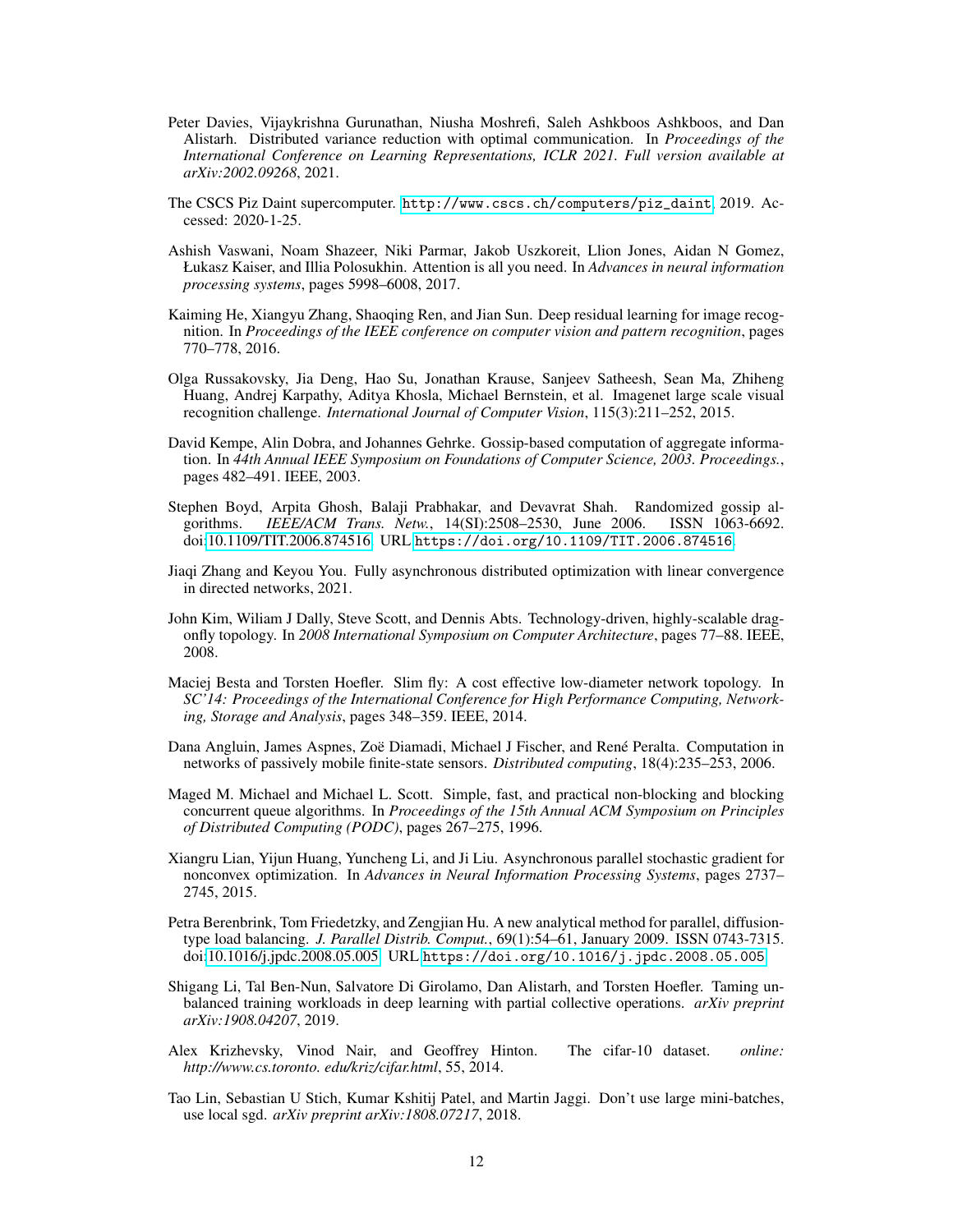- <span id="page-12-0"></span>Jianyu Wang, Vinayak Tantia, Nicolas Ballas, and Michael Rabbat. Slowmo: Improving communication-efficient distributed sgd with slow momentum. *arXiv preprint arXiv:1910.00643*, 2019.
- <span id="page-12-1"></span>Priya Goyal, Piotr Dollar, Ross Girshick, Pieter Noordhuis, Lukasz Wesolowski, Aapo Kyrola, An- ´ drew Tulloch, Yangqing Jia, and Kaiming He. Accurate, large minibatch sgd: Training imagenet in 1 hour. *arXiv preprint arXiv:1706.02677*, 2017.
- Bhaskar Ghosh and S. Muthukrishnan. Dynamic load balancing by random matchings. *J. Comput. Syst. Sci.*, 53(3):357–370, December 1996. ISSN 0022-0000. doi[:10.1006/jcss.1996.0075.](https://doi.org/10.1006/jcss.1996.0075) URL <https://doi.org/10.1006/jcss.1996.0075>.
- Sebastian U Stich. Local sgd converges fast and communicates little. *arXiv preprint arXiv:1805.09767*, 2018.